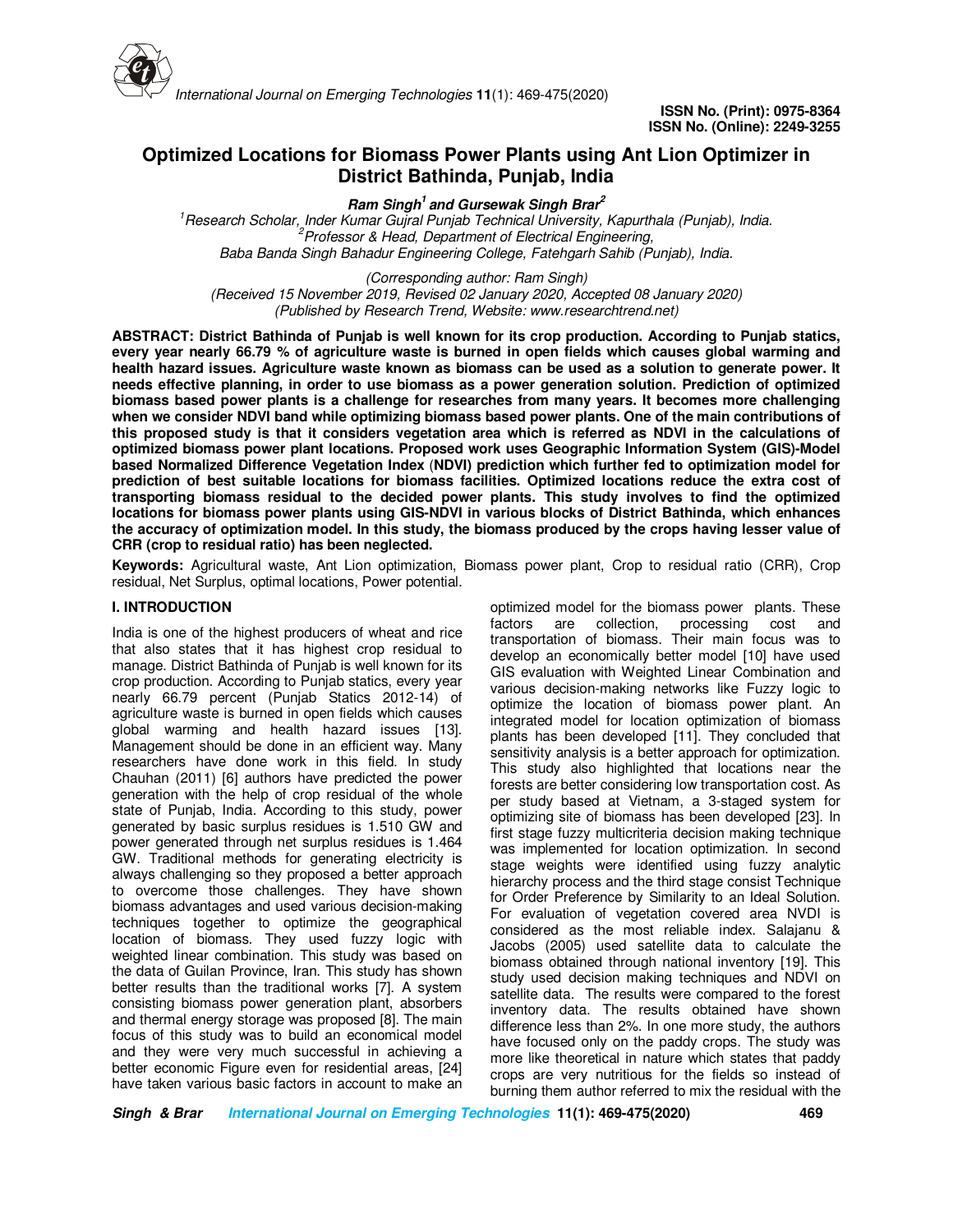soil to form an organic manure. But this is very much time consuming [12]. One of the advantage of this study is that both organic and inorganic waste was taken into account. Thomas *et al*., (2013) [24] analyzation of relationship between spatial supply and demand supply has been done in respect of biomass energy. The study was based on England with the help of GIS mapping techniques. They provided a generalized approach considering whole country at once. Factors like transportation and optimal locations are also taken in account. Crop residue is taken as the input for the biomass power plant. This residue totally depends on the quality and quantity of crops yielded per year [22]. Crop yield is very much dependent on the soil fertility so many researchers proposed a model in which they took soil qualities as major parameters to calculate the crop residual [14,15, 17, 18]. This approach can provide precise results but field visits are difficult to implement as the focused area is very large. Also, this could be very much expensive and time consuming. As mentioned above that field visits were a tedious task to implement, so studies used previous data of soil quality to predict the change in soil quality for calculation of crop residual using different software platforms [1, 3, 18, 20]. Obtained results were not significant. All these aforementioned researches have only considered uniform spatial distribution of biomass generation for prediction of optimized location. It means that the biomass produced at each geo-location within a region is assumed to be equally distributed. To avoid this problem, in this study, the prediction of vegetation index using NDVI channel has been performed for geolocations before optimization of biomass power plants. Evaluation result shows the variation in biomass facilities' location with proposed work.

#### **II. NDVI CALCULATIONS**

This section involves the identification of geographical area of study and biomass calculations.

Rampura Phool  $[9.74%]$ Sangat · Maur  $[17.45\%]$  $[8.33\%]$ Phool Bathinda  $[16.17\%]$  $[19.96\%]$ Nathana Talwandi Sabo  $[13.28\%]$  $[15.08\%]$ 

*A. Geographical Area of Study* 

(a) Percentage-wise Geographical Area (b) Percentage-wise Agricultural Area

Proposed study considered the area encapsulated by geo coordinates 30°36'25"N 74°36'59"E, 30°36'25"N 75°26'35"E, 29°44'34"N 75°26'35"E and 29°44'34"N 74°36'59"E. The altitude of this focused area is 210 m above the sea level. The focused district has seven blocks namely Sangat, Rampura Phool, Maur, Phool, Nathana, Bathinda, and Talwandi Sabo. Fig. 1 shows the geographical representation of the study area.



**Fig. 1.** Geographical area under study in district Bathinda.

Fig. 2 (a) is the Pie chart representing geographical area covered by various blocks of district Bathinda. Sangat holds maximum area of all which is 17.45% of total area of district Bathinda. There are three major types of soil present in this district which are sandy soil, loamy soil and sandy loamy soil. The temperature of this area ranges from 5° to 47° Celsius and the rainfall experienced throughout the year is 488-960 mm [6]. These climatic conditions are favorable for crop production throughout the year. Major Rabi crops are wheat and barley whereas major Kharif crops are cotton and paddy in Bathinda district [16]. Fig. 2 (b) is the pie chart representing agricultural area of the various blocks of district Bathinda (Punjab). It has been noted that block Bathinda have the maximum agricultural area with 21.26% of the total agricultural area.



**Fig. 2.** Geographical and Agricultural Area Percentile.

#### *B. Estimation of NDVI with GIS Model*

Normalized difference vegetation index (NDVI) has been used to calculate the density of vegetation in the region. Landsat Collection has 11 bands but none of them gives direct calculation of vegetation area unless we use NDVI calculations ("Long Term Satellite Data Application FOR SVI ( i , j , t ) =  $[$  NDVIcur ( i , j , t )– NDVIav  $(i, j, t)$ ]/ σ  $(i, j, t)$ ," (2003) [13].  $NDVI = \frac{RED - NIR}{2}$  (1) RED + NIR

**Singh & Brar International Journal on Emerging Technologies 11(1): 469-475(2020) 470**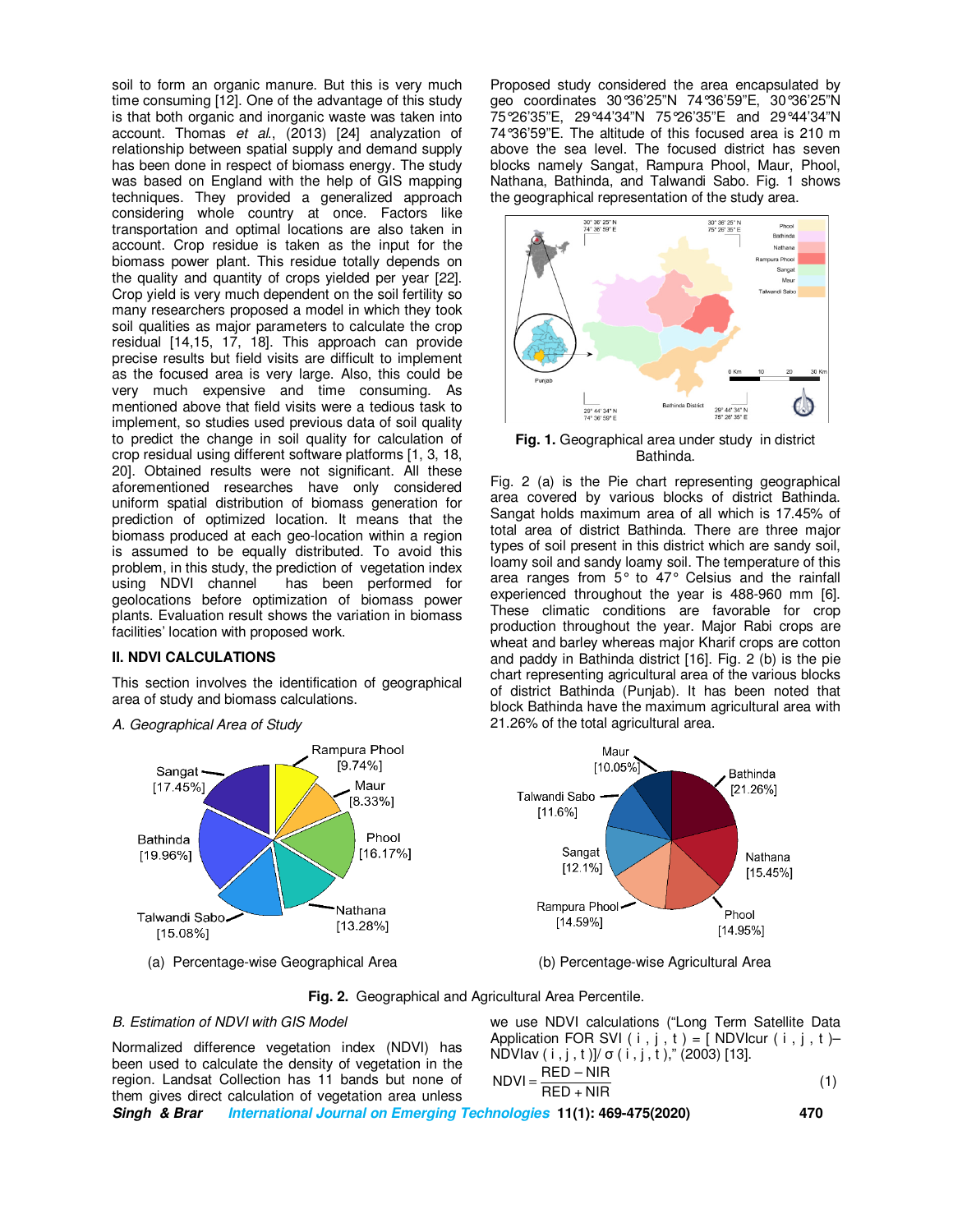RED denotes reflectance of the visible band whereas NIR (near-infrared) shows the reflectance. Eqn. (1) shows NDVI prediction using  $0.64 - 0.67 \,\mu m$  and  $0.85 -$ 0.88 μm bands. Proposed work uses data from USGS ("Earth Explorer - Home," n.d.) [9] for the above given coordinates for calculating NDVI of district Bathinda.

Fig. 3 shows the satellite view of the study area, different Landsat bands including calculated NDVI [2]. For evaluation of vegetation covered area NVDI is considered as the most reliable index. Although there are many methods for the assessment of change in pasture vegetation over a long period of time.



**Fig. 3.** Satellite View, Landsat Bands, NDVI.

#### **III. METHODOLOGY**

#### *A. Prediction of Biomass Potential*

District Bathinda alone produced total of 2.858 Mty<sup>-1</sup> crop residual from major crops. With the use of Eqn. (2), calculations of crop residuals for all blocks have been performed individually as shown in Table 1. The crop residual is of three types mainly; straw, husk and stalk. As district Bathinda is a well-known producer for wheat and paddy, this contributes to 96 % of the crop residual among all other crops and Cotton 2%, Mustard 0.2%, Barley 0.1% contributes in crop residual in the district. Table 2 shows crop production for all blocks along with the crop residuals. Block Bathinda produced maximum crop residual of  $607.80$  kty<sup>-1</sup>, whereas other blocks production is as follows: Nathana  $441.69$  kty<sup>-1</sup>, Phool 427.40 kty<sup>-1</sup>, Rampura Phool 417.11 kty<sup>-1</sup>, Sangat 345.92 kty<sup>1</sup>, Talwandi Sabo 331.61 kty<sup>1</sup> and Maur 287.31 kty $^{-1}$ . Fig. 4 depicts the graphical representation of various crop residues.

Produced Crop residual  $=$  CRRi – [crop area covered  $(Ai) \times$  crop yield  $(Yi)$ ]  $[5, 6]$  (2)

#### **Season Crop Residue Residue Type CRR Value Kharif** Paddy **Straw 1.20**<br>**Kharif** Paddy Husk 0.16 Husk 0.16<br>Stalk 1.00 Cotton Stalk 1.00 **Rabi**  Wheat Straw 1.15  $\frac{0.16}{1.20}$ Barley Stalk Mustard | Stalk | 1.72

**Table 1: CRR values of crop residues.** 

#### Source: [6]

Table 2 shows crop residual production using crop production taken from Punjab Statics (Statistical Abstract of Punjab-2018). Table 3 shows volume of straw, husk and stalk for major crops of district Bathinda. This clearly shows that straw contributes major role in total crop residual due to higher production and higher CRR values. Straw contributes 85.05 % of the total crop residual type which is 243.16 kty<sup>-1</sup>, husk is of 11.65% that is 332.93 kty<sup>-1</sup> and stalk is 03.30% that is 94.20 kty $^{\text{1}}$ .



**Fig. 4.** Graphical Representation of various Crop Residual.

#### **Singh & Brar International Journal on Emerging Technologies 11(1): 469-475(2020) 471**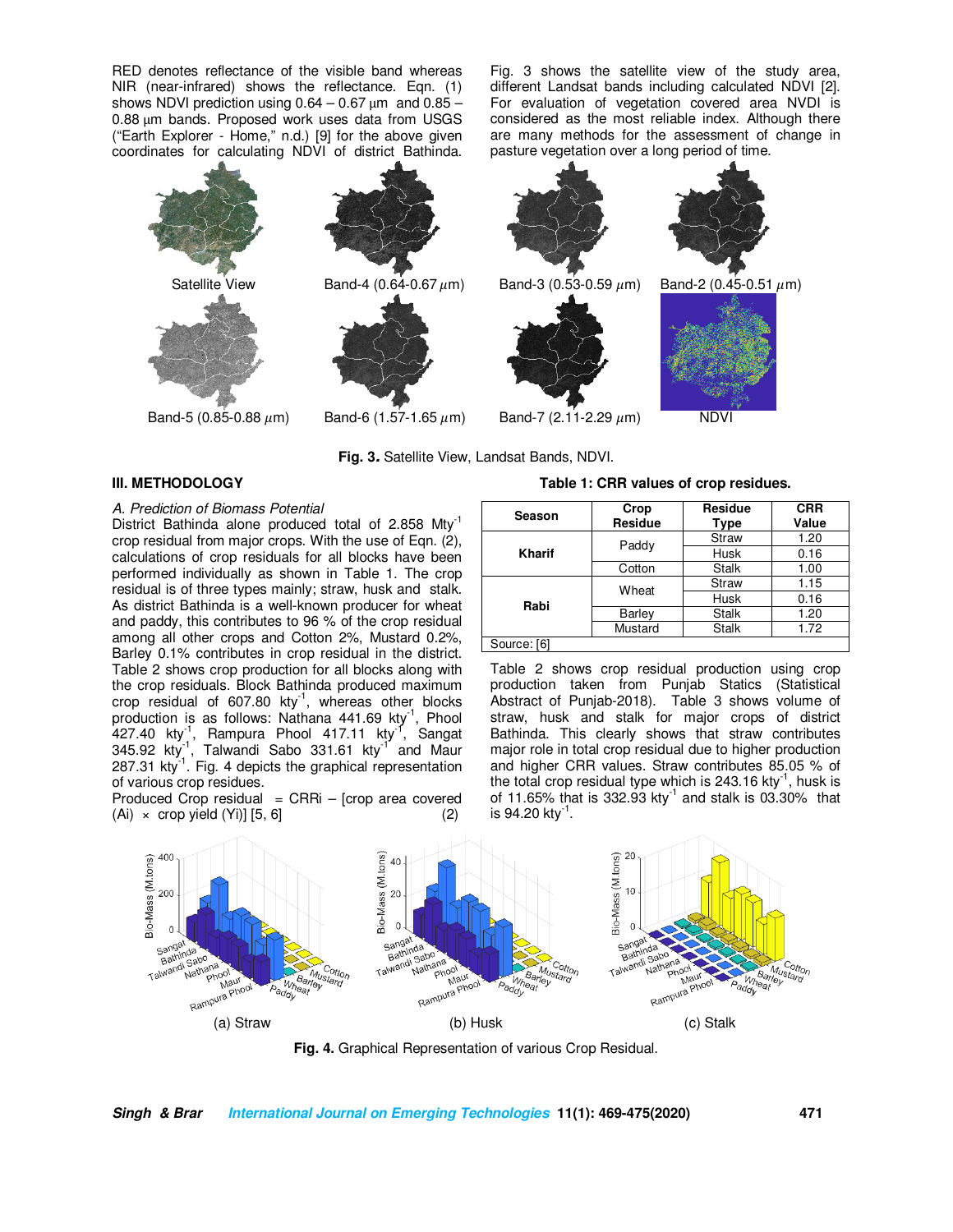| Table 2: Crop Production and Crop Residue Production. |  |  |                           |  |  |  |
|-------------------------------------------------------|--|--|---------------------------|--|--|--|
| Crop Production (kty <sup>-1</sup> )                  |  |  | <b>Total Crop Residua</b> |  |  |  |

|                               | Crop Production (ktv <sup>-1</sup> ) |        |        |         |               |        | Total Crop Residual Generation (kty <sup>-1</sup> |         |         |        |                |               |              |
|-------------------------------|--------------------------------------|--------|--------|---------|---------------|--------|---------------------------------------------------|---------|---------|--------|----------------|---------------|--------------|
| <b>Blocks</b>                 | Wheat                                | Paddy  | Cotton | Mustard | <b>Barley</b> | Total  |                                                   | Wheat   | Paddy   | Cotton | <b>Mustard</b> | <b>Barley</b> | <b>Total</b> |
| Sangat                        | 161.53                               | 90.38  | 10.10  | 0.48    | 0.38          | 262.87 |                                                   | 211.61  | 122.92  | 10.10  | 0.83           | 0.46          | 345.92       |
| <b>Bathinda</b>               | 283.82                               | 158.81 | 17.75  | 0.85    | 0.68          | 461.91 |                                                   | 371.80  | 215.98  | 17.75  | 1.46           | 0.81          | 607.80       |
| Talwandi<br>Sabo              | 154.86                               | 86.65  | 09.68  | 0.46    | 0.37          | 252.02 |                                                   | 202.86  | 117.84  | 09.68  | 0.79           | 0.44          | 331.61       |
| Maur                          | 134.16                               | 75.07  | 08.39  | 0.40    | 0.32          | 218.34 |                                                   | 175.75  | 102.10  | 08.39  | 0.69           | 0.38          | 287.31       |
| Nathana                       | 206.25                               | 115.41 | 12.90  | 0.61    | 0.49          | 335.66 |                                                   | 270.19  | 156.95  | 12.90  | 1.06           | 0.59          | 441.69       |
| <b>Phool</b>                  | 199.58                               | 111.67 | 12.48  | 0.59    | 0.47          | 324.79 |                                                   | 261.45  | 151.88  | 12.48  | 1.02           | 0.57          | 427.40       |
| Rampura<br>Phool              | 194.58                               | 108.98 | 12.18  | 0.58    | 0.46          | 316.78 |                                                   | 255.15  | 148.22  | 12.18  | 1.00           | 0.56          | 417.11       |
| Total                         | 1335.0                               | 747.00 | 83.50  | 04.00   | 03.20         |        |                                                   | 1748.90 | 1015.90 | 83.50  | 06.88          | 3.84          |              |
| Oranger Daughele, exerce from |                                      |        |        |         |               |        |                                                   |         |         |        |                |               |              |

Source: Punjab statics [16]

*B. Optimal Locations of Biomass Power Plants* 

Proposed work uses Ant Lion optimization (Mirjalili, 2015) [14] to optimize locations for bio mass power plants. As we have already concluded geo locations of biomass using GIS ("EarthExplorer - Home," n.d.) [9] NDVI model of year 2017-18, next step is to optimize locations of biomass power plants accordingly. Biomass facilities require dependable fitness function to make model prediction more accurate. As it has been seen in Eqn. 3, the summation of distances from biomass production sites to biomass power plants are used, this should be reduced using optimization as much as possible.

This work considered three possible ways to optimize and categorize the biomass into zones. Every time the optimized locations have divided the study area into various biomass zones. Each zone has one biomass facility and that facility will treat the biomass production of that respective zone. For this study, 1000 iterations have been considered. It results the various locations in form of pixel coordinates in GIS-frame, and it has been changed into geo coordinates using normalization and distance calculations. This work assumes that there will be straight transportation from biomass production site to biomass power plant(s), therefore no collection centers has been taken into account.

**Table 3: Crop Residuals Detailing.** 

| <b>Blocks</b>   | Wheat                  | Paddy                  | Cotton                 | Mustard                | <b>Barley</b>          |
|-----------------|------------------------|------------------------|------------------------|------------------------|------------------------|
|                 | (Straw + Husk + Stalk) | (Straw + Husk + Stalk) | (Straw + Husk + Stalk) | (Straw + Husk + Stalk) | (Straw + Husk + Stalk) |
| Sangat          | $185.765 + 25.846 + 0$ | $108.464 + 14.461 + 0$ | $0 + 0 + 10.103$       | $0 + 0 + 0.832$        | $0 + 0 + 0.464$        |
|                 | (211.611)              | (122.925)              | (10.103)               | (0.832)                | (0.464)                |
| <b>Bathinda</b> | $326.394 + 45.411 + 0$ | $190.574 + 25.409 + 0$ | $0 + 0 + 17.752$       | $0 + 0 + 1.462$        | $0 + 0 + 0.816$        |
|                 | (371.805)              | (215.983)              | (17.752)               | (1.462)                | (0.816)                |
| Talwandi        | $178.089 + 24.777 + 0$ | $103.982 + 13.864 + 0$ | $0 + 0 + 9.686$        | $0 + 0 + 0.798$        | $0 + 0 + 0.445$        |
| Sabo            | (202.866)              | (117.846)              | (9.686)                | (0.798)                | (0.445)                |
| Maur            | $154.292 + 21.466 + 0$ | $90.088 + 12.011 + 0$  | $0 + 0 + 8.391$        | $0 + 0 + 0.691$        | $0 + 0 + 0.385$        |
|                 | (175.758)              | (102.099)              | (8.391)                | (0.691)                | (0.385)                |
| Nathana         | $237.196 + 33.001 + 0$ | $138.493 + 18.465 + 0$ | $0 + 0 + 12.900$       | $0 + 0 + 1.062$        | $0 + 0 + 0.593$        |
|                 | (270.197)              | (156.958)              | (12.900)               | (1.062)                | (0.593)                |
| Phool           | $229.519 + 31.933 + 0$ | $134.011 + 17.868 + 0$ | $0 + 0 + 12.483$       | $0 + 0 + 1.028$        | $0 + 0 + 0.574$        |
|                 | (261.452)              | (151.879)              | (12.483)               | (1.028)                | (0.574)                |
| Rampura         | $223.992 + 31.164 + 0$ | $130.784 + 17.437 + 0$ | $0 + 0 + 12.182$       | $0 + 0 + 1.003$        | $0 + 0 + 0.560$        |
| Phool           | (255.156)              | (148.221)              | (12.182)               | (1.003)                | (0.560)                |









Two Optimal Locations. Three Optimal Locations. Four Optimal Locations*.* 



Coverage Area with two Locations. Coverage Area with three Locations.Coverage Area with four Locations.

**Fig. 5.** Optimal Locations and Coverage Locations.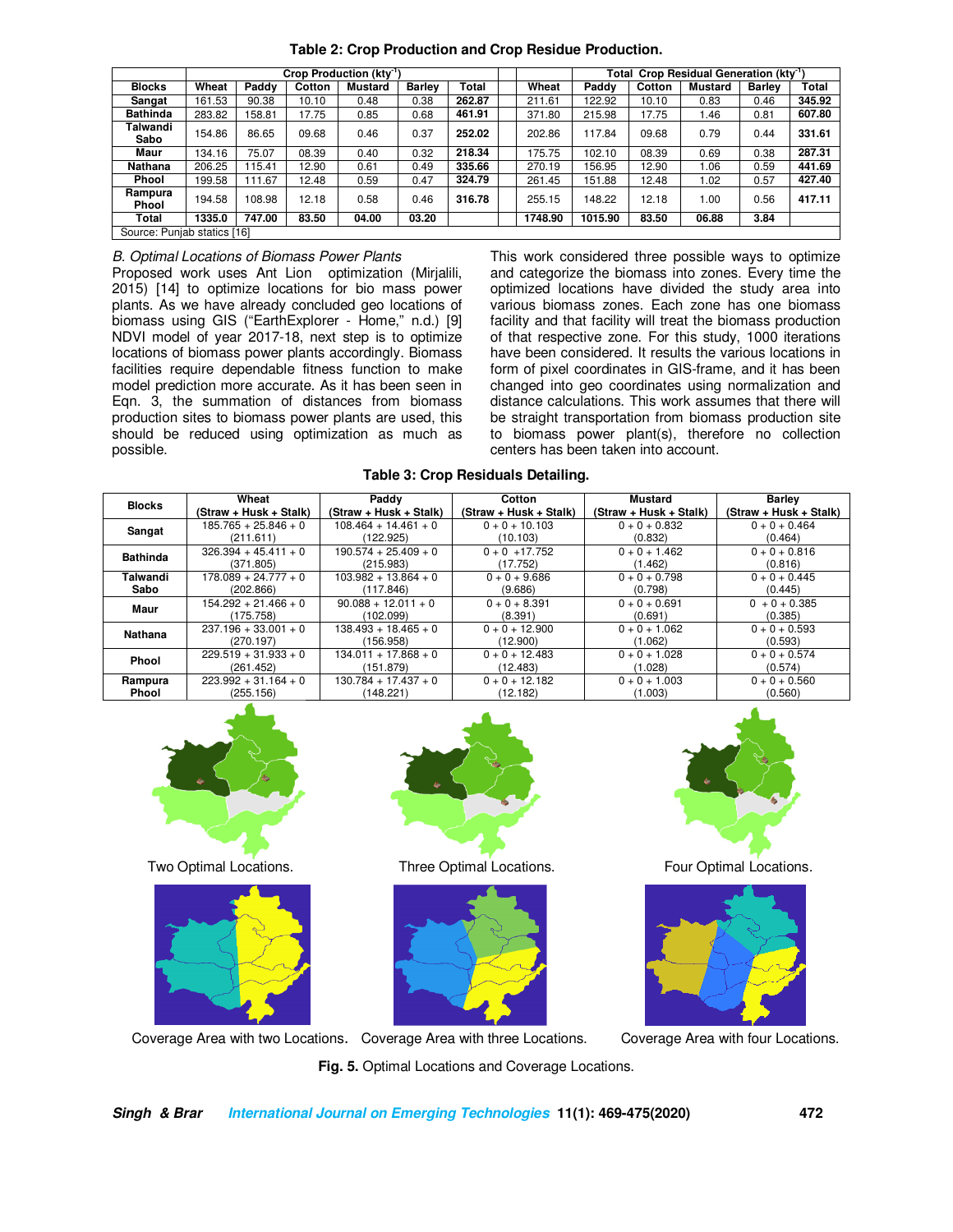One of the main contributions of this work is, considered covered area is not circular. This assumption can lead in false prediction of biomass sites at map boundaries

$$
F(x) = \frac{\sum_{i=1}^{m} \sum_{j=1}^{n} \min\{\sqrt{(A_{x,j} - C_{x,i}) - (A_{y,j} - C_{y,i})}\}}{m}
$$
(3)

where  $m$  is the Biomass Geographical Locations and  $n$  are the number of optimal power plants.

 $(A_{x,j}, A_{y,j})$  is coordinates of  $j^{th}$  power plant.  $(C_{x,i}, C_{y,i})$ are coordinates of  $i^{th}$  biomass location.

#### **Algorithm: Ant lion Optimization for Minimizing F(x) 1.** *Population initialization of Ants and Antlions* **2.** *Calculating fitness values of Ants and Antlions*  **3. while** *halting condition not satisfy* **do 4. for**  $i = 1$  to  $i = \beta$  **do 5.** *Selection of Ant-Lion with Roulette Wheel*  **6.** *Update ci and di equations given below*  **7.** *Random Walk Pattern for Ant-Lions*  **8.** *updation of fitness values*  **9.** *Calculation for best fitness values among Ants and Antlions*  **10.** *Replacing week Antlions with t Antlions*  end for **12. end while**

where  $\beta$  = Number of Antlions. Ci=c<sub>i</sub>/l, di=d<sub>i</sub>/l

#### *C. Biomass Power Plant Calculations*

Total calculated surplus biomass for district Bathinda in batch year 2017-2018 is 2512 Mty<sup>-1</sup>; this total surplus biomass is distributed to optimal locations for power generation. It is observed that if the study area of district Bathinda is optimized for the two biomass power plants then surplus biomass for them will be 426 kty $^{-1}$  and 506  $kty^{-1}$  respectively whereas power generated by the plants is 56.03 MW and 66.53 MW respectively.

On the other hand, if we optimize for four power plants then generated power will be 34.92 MW, 33.40 MW, 24.65 MW and 29.60 MW with net surplus biomass of 265 kty<sup>-1</sup>, 254 kty<sup>-1</sup>, 187 kty<sup>-1</sup> and 225 kty<sup>-1</sup> respectively. The calculations of power generation with crop residual, prediction of calorific value and conversion factor has been done using a research work of IISc (Indian Institute of Science) Bangalore. Table 4 shows net surplus with calculated power generations along with geo coordinates of the biomass facilities.

Power potential (MWe) = available biomass ( $kty^{-1}$ )  $\times$ energy content of biomass  $(MJkg^{-1}) \times power$  cycle efficiency (4)

(Gupta *et al*., 2004), ("MNRE. Ministry of New and Renewable Energy Resources - Google Search," n.d.) [6].

#### **Table 4: Power Plant Potential and its Locations.**

| No. of<br>Optimal<br>Locations | Net Surplus $(kty^{-1})$ |     | <b>Optimal Geo-Coordinates</b>                                                     | Nearest City/ Village (Block) | <b>Power</b><br>Generation<br>Potential (MWy <sup>-1</sup> ) |
|--------------------------------|--------------------------|-----|------------------------------------------------------------------------------------|-------------------------------|--------------------------------------------------------------|
| Two                            | I <sup>st</sup> Plant    | 426 | 74°52'50"E<br>Lat:<br><b>Long: 30 °10'20"N</b>                                     | Multania (Bathinda)           | 56.03                                                        |
| locations                      | II <sup>nd</sup> Plant   | 506 | Lat: $75^{\circ}13'50''E$<br><b>Long:</b> $30^{\circ}11'40''N$                     | Bhunder (Rampura Phool)       | 66.53                                                        |
| Three<br>locations             | I <sup>st</sup> Plant    | 381 | 74°52'30"E<br>Lat:<br><b>Long:</b> $30^{\circ}10'30''N$                            | Multania (Bathinda)           | 50.16                                                        |
|                                | II <sup>nd</sup> Plant   | 282 | 75°11'40"E<br>Lat:<br>Long: 30°17'50"N                                             | Mehraj (Phool)                | 37.10                                                        |
|                                | III <sup>rd</sup> Plant  | 268 | Lat: $75^{\circ}14'40''E$<br><b>Long: 30 °04'40"N</b>                              | Maur (Maur)                   | 35.30                                                        |
| Four<br>locations              | I <sup>st</sup> Plant    | 265 | <b>Lat:</b> $74^{\circ}50'00''E$<br><b>Long: 30 °11'00"N</b><br>75°12'50"E<br>Lat: | Teona (Bathinda)              | 34.92                                                        |
|                                | II <sup>nd</sup> Plant   | 254 | Long: 30°18'30"N<br>75°16'00"E<br>Lat:                                             | Phul (Phul)                   | 33.40                                                        |
|                                | III <sup>rd</sup> Plant  | 187 | Long: 30 °04'40"N<br>Lat: $75^{\circ}03'10''E$                                     | Ghuman Kalan (Maur)           | 24.65                                                        |
|                                | IV <sup>th</sup> Plant   | 225 | <b>Long: 30 °07'50"N</b>                                                           | Kot Shamir (Nathana)          | 29.60                                                        |

#### **IV. RESULTS AND DISCUSSIONS**

Proposed model implemented on computer with configuration of 8gb RAM, 1050i Nvidia GPU and i5 processor. It took 940 seconds to predict four optimized locations of biomass power plant considering 1000 running iterations with 100 Antlions.

Table 4 shows variation of power plants potential and its distribution areas with the change in number of optimized locations from 2 to 4. Result shows that geolocation of power plants mainly falls near the area having dense biomass potential as compare to study conducted with Punjab statics 2001-02 [21].

Power generation for four plants is 34.92, 33.40, 24.65 and 29.60 MW, difference in power potential varies with 1.52 to 10.27 MW which shows the balancing of biomass processed by biomass facility over the year. Fig. 5 shows heat map of geographical areas covered by each biomass facility and it is observed that area under each facility is nearly equal.

Results also reflect that electric power generation potential is maximum for power plant near Bathinda block which is 34.924 MW and minimum for power plant near Maur block having 24.65 MW for four optimized locations of biomass power plants.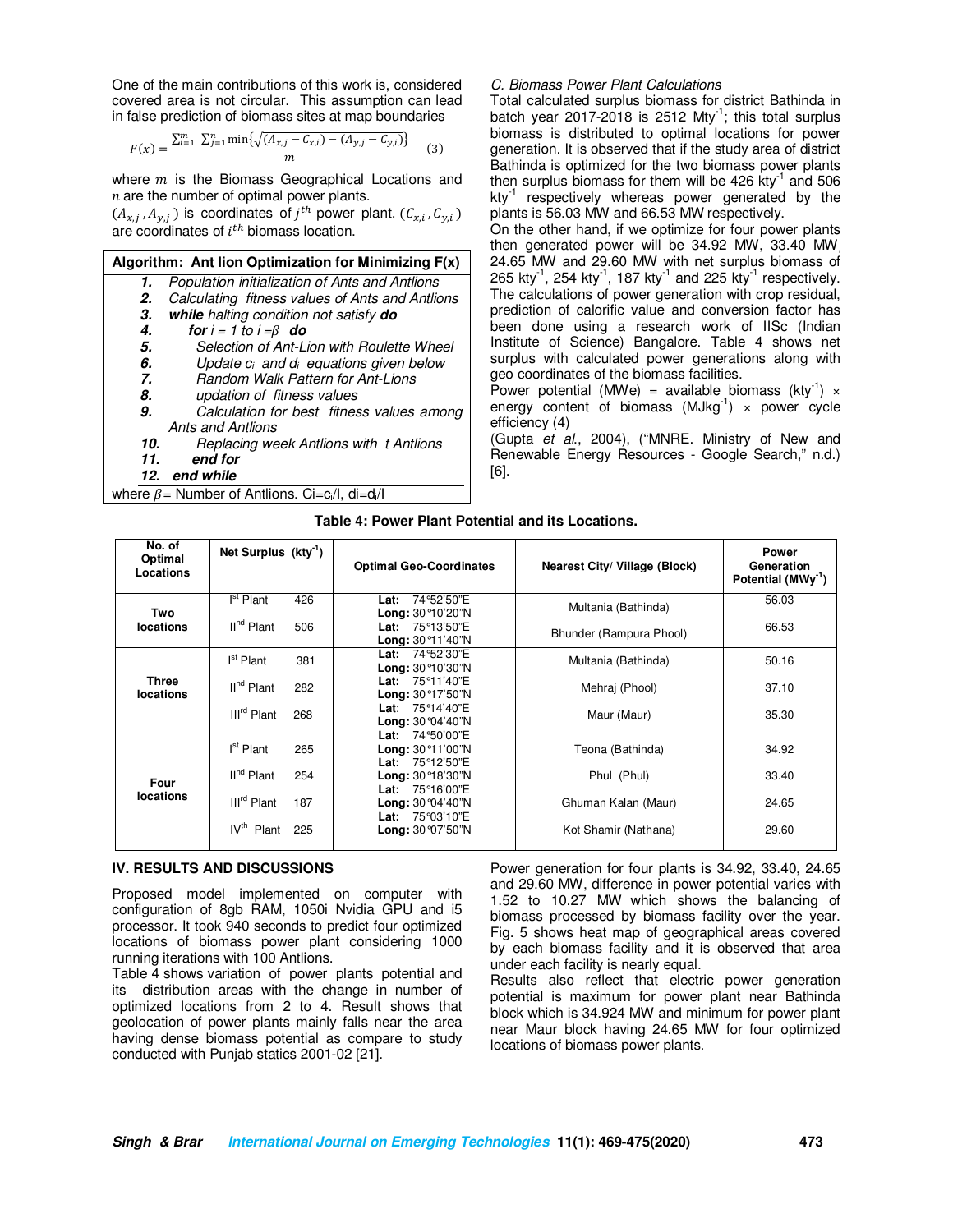# **V. CONCLUSION**

This study shows that total generation of power using biomass in district Bathinda is 122.56 MW, which is a significant electric power to serve the consumers. It is observed that paddy and wheat are the major crops because they contribute 96% of total biomass produced in district Bathinda. Proposed research shows that generation of power using agriculture waste is a better option in spite of burning it in open fields. This will not only reduce air pollution but will help to enhance the income of farmers. It will also provide the energy security for future generations.

#### **VI. FUTURE SCOPE**

Proposed study assumes that collection centers are just near to the biomass power plants facilities. In future work optimization of collection centers can be considered to reduce transportation cost. This study uses Euclidean distances for fitness function equation, which can be taken with the help of road map for further study.

**Conflict of Interest.** There is no conflict of interest.

# **ACKNOWLEDGEMENT**

The authors are grateful to the USGS for data and Dean, Research and Development, IKGPTU Kapurthala, Punjab, for facilities provided for completion of this work.

# **REFERENCES**

[1]. Abdi, H. (2010). Partial least squares regression and projection on latent structure regression (PLS Regression). *WIREs Computational Statistics, 2*(1), 97– 106.

[2]. Acharya, T. D., & Yang, I. (2015). Exploring Landsat 8. *International Journal of IT, Engineering and Applied Sciences Research, 4*(4), 4–10.

[3]. Bhandari, K. P., Aryal, J., & Darnsawasdi, R. (2015). A geospatial approach to assessing soil erosion in a watershed by integrating socio-economic determinants and the RUSLE model. *Natural Hazards, 75*(1), 321– 342.

[4]. Bonner, I., Cafferty, K., Muth, D., Tomer, M., James, D., Porter, S., & Karlen, D. (2014). Opportunities for Energy Crop Production Based on Subfield Scale

Distribution of Profitability. Energies, 7(10), 6509–6526.<br>[5]. Chauhan, S. (2010). Biomass resources (2010). Biomass resources assessment for power generation : A case study from Haryana state , India. *Biomass and Bioenergy, 34*(9), 1300–1308.

[6]. Chauhan, S. (2011). District wise agriculture biomass resource assessment for power generation : A case study from an Indian state, Punjab. *Biomass and Bioenergy*, *37*, 205–212.

[7]. Davtalab, M., & Alesheikh, A. A. (2018). Spatial optimization of biomass power plant site using fuzzy analytic network process. *Clean Technologies and Environmental Policy, 20*(5), 1033–1046.

[8]. Dominković, D., Ćosić, B., & Duić, N. (n.d.). Location optimisation of trigeneration biomass power plant : the case of the city of Petrinja , Croatia, 83-90.

[9]. EarthExplorer - Home. (n.d.). Retrieved September 17, 2019, from https://earthexplorer.usgs.gov/

[10]. Gupta, P. K., Sahai, S., Singh, N., Dixit, C. K., Singh, D. P., Sharma, C., & Garg, S. C. (2004). Residue burning in rice-wheat cropping system: Causes and implications. *Current Science, 87*(12), 1713–1717.

[11]. Jeong, J. S., & Ramírez-Gómez, Á. (2018). Optimizing the location of a biomass plant with a fuzzy-DEcision-MAking Trial and Evaluation Laboratory (F-DEMATEL) and multi-criteria spatial decision assessment for renewable energy management and long-term sustainability. *Journal of Cleaner Production, 182*, 509–520.

[12]. Lohan, S. K., Jat, H. S., Yadav, A. K., Sidhu, H. S., Jat, M. L., Choudhary, M., & Sharma, P. C. (2018). Burning issues of paddy residue management in northwest states of India. *Renewable and Sustainable Energy Reviews, 81*, 693–706.

[13]. Long Term Satellite Data Application For SVI (i, j, t ) = [ NDVlcur ( i , j , t ) – NDVlav ( i , j , t )]/  $\sigma$  ( i , j , t ). (2003). Biomass, *355*(1), 8–11.

[14]. Mirjalili, S. (2015). The ant lion optimizer. *Advances in Engineering Software, 83*, 80–98.

 [15]. Muth, D. J., & Bryden, K. M. (2013). An integrated model for assessment of sustainable agricultural residue removal limits for bioenergy systems. *Environmental Modelling and Software, 39*, 50–69.

[16]. Statistical Abstract of Punjab-2018, Economic Adviser to Government of Punjab; Chandigarh.

(Accessed on September 17, 2019).

[17]. Perlack, R., Eaton, L., Turhollow, A., Langholtz, M., Brandt, C., Downing, M., & ightle, D. (2011). U.S. Billion-ton Update: Biomass Supply for a Bioenergy and Bioproducts Industry. Agricultural and Biosystems Engineering Technical Reports and White Papers. Retrieved from https://lib.dr.iastate.edu /abe\_eng\_reports/16

[18]. Sahoo, K., Mani, S., Das, L., & Bettinger, P. (2018). GIS-based assessment of sustainable crop residues for optimal siting of biogas plants. *Biomass and Bioenergy, 110*, 63–74.

[19]. Salajanu, D., & Jacobs, D. M. (2005). Assessing biomass and forest area classifications from MODIS satellite data while incrementing the number of FIA data panels. Notes. Retrieved from http://www.asprs.org/publications/proceedings/pecora16 /Salajanu\_D.pdf

[20]. Shi, Z. H., Ai, L., Li, X., Huang, X. D., Wu, G. L., & Liao, W. (2013). Partial least-squares regression for linking land-cover patterns to soil erosion and sediment yield in watersheds. *Journal of Hydrology, 498*, 165– 176.

[21]. Singh, J., Panesar, B. S., & Sharma, S. K. (2011). Geographical distribution of agricultural residues and optimum sites of biomass based power plant in Bathinda, Punjab*, Biomass and Bioenergy 35*, 4455- 4460.

[22]. Thomas, A., Bond, A., & Hiscock, K. (2013). A GIS based assessment of bioenergy potential in England within existing energy systems. *Biomass and Bioenergy, 55*, 107–121.